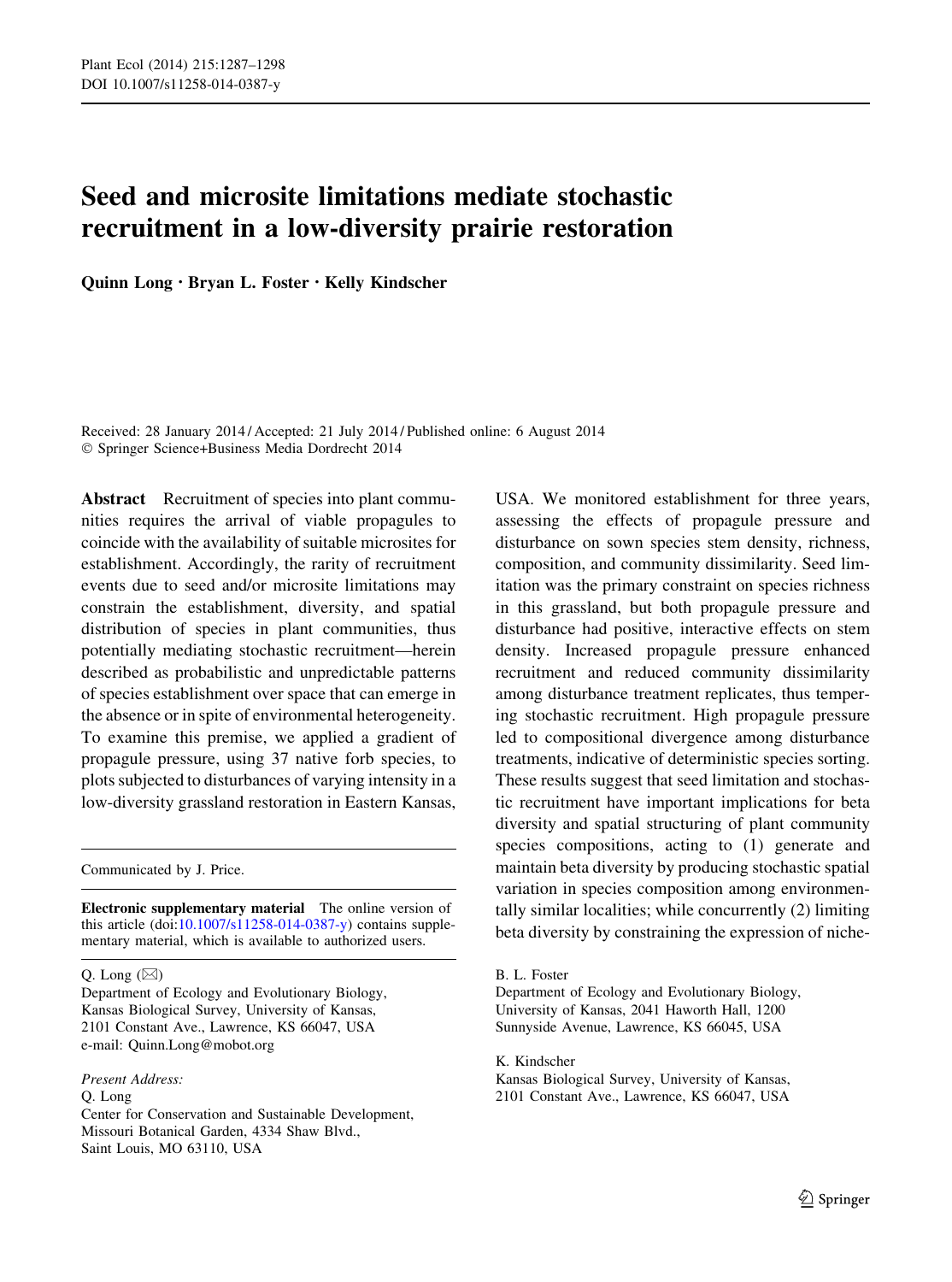based species sorting in response to environmental heterogeneity.

Keywords Beta diversity · Disturbance · Microsite limitation - Propagule pressure - Seed addition - Stochastic

## Introduction

Understanding processes that govern the recruitment of individuals and species into communities is of fundamental importance to numerous areas in basic and applied ecology, including biotic invasions; succession; community assembly; species coexistence; rare species conservation; and ecological restoration (Tilman [1997;](#page-11-0) Jutila and Grace [2002](#page-10-0); Frances et al. [2010](#page-10-0)). Constraints on recruitment in plant communities have frequently been characterized by the dichotomy of seed versus microsite limitation (Turnbull et al. [2000;](#page-11-0) Myers and Harms [2009\)](#page-11-0). Seed limitation refers to constraints on species establishment that result from limited dispersal and propagule arrival into suitable microsites. The term microsite limitation encompasses a variety of local barriers to recruitment, which may include limited physical space for establishment, abiotic constraints, or various forms of biotic resistance such as resource competition, seed predation, pathogens, or a lack of mutualists (Eriksson and Ehrlén [1992](#page-10-0)). Seed addition experiments have shown that species establishment, species distributions, and the alpha diversity of plant communities may often be constrained both by seed and microsite limitations (Xiong et al. [2003;](#page-11-0) Myers and Harms [2009\)](#page-11-0). These two sources of recruitment limitation are not mutually exclusive, so an important goal is to better understand their relative influences in governing species distributions and structuring communities.

Another key aspect of species recruitment is its unpredictability or stochasticity over space. Successful recruitment of a species requires the dispersal of viable propagules to suitable microsites in sufficient numbers to insure the establishment of adults. If we envision a community composed of numerous local microsites, spatial variation in species recruitment among microsites may in part reflect deterministic and selective filters on recruitment associated with environmental heterogeneity (i.e., species-environment

sorting, sensu Leibold et al. [2004](#page-11-0)). However, spatial variation in recruitment may also reflect the interplay of stochastic processes that act wholly or partially independent of the selective effects of environmental heterogeneity. Here, we define stochastic recruitment as the probabilistic and unpredictable pattern of species establishment over space that can emerge in the absence or in spite of environmental heterogeneity. Two processes may contribute to such spatial recruitment stochasticity: (1) unpredictable patterns of dispersal and seed rain across a community; and (2) the probabilistic and stochastic nature of establishment from available seed within plant communities. In the latter case, the probability of a single seed germinating and surviving to maturity is typically very small, even for species that are well adapted to compete and flourish in a particular habitat as an adult. According to Tilman's stochastic niche hypothesis (2004), per-seed recruitment probabilities in such communities would be low due to intense resource competition with established resident species. When recruitment does occur it would be dependent on the availability of resources not utilized by resident species and would thus tend to be rare, probabilistic, and spatially unpredictable. Here, recruitment is envisioned as a resource-dependent yet spatially stochastic process.

The inherent stochasticity associated with recruitment has important implications for community structure (Tilman [2004](#page-11-0)). For example, stochastic recruitment may constrain local species richness (alpha richness) by limiting rates of colonization into a locality even if propagules are available. Additionally, stochastic recruitment may limit species' spatial distributions within and among communities by preventing species from occupying and competing in all microsites to which they are well suited, thus leading to spatial variation and unpredictability in species composition. Stochastic recruitment therefore has important implications for beta diversity (Chase [2010\)](#page-10-0), herein defined as spatial turnover of species among localities (compositional dissimilarity). Beta diversity traditionally refers to species-turnover in response to environmental differences among communities, herein defined as deterministic beta diversity. However, species-turnover may also occur among environmentally similar patches within a community, herein defined as stochastic beta diversity.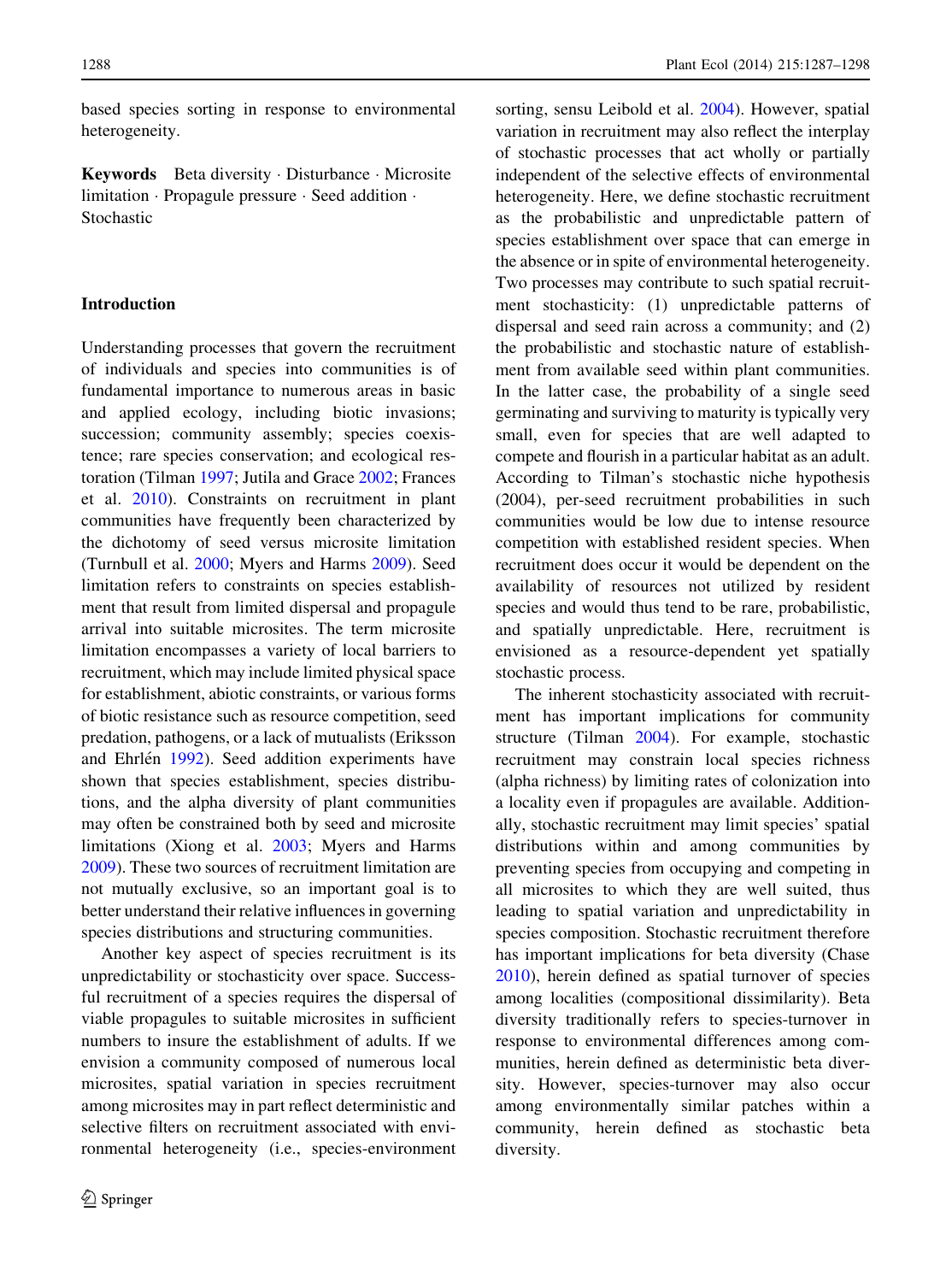As predicted by stochastic niche theory (Tilman [2004\)](#page-11-0), the effects of recruitment stochasticity on species establishment and community structure may be mediated through increased propagule pressure, which increases the number of opportunities to overcome low individual odds of establishment in a locality, and/or by disturbances that increase resource abundance and microsite availability for arriving propagules, thus increasing the probability that an individual propagule may successfully establish. Accordingly, experimental increases in the availability of species and their propagules (reduced seed limitation) and/or the application of moderate disturbance (increased microsite availability) are predicted to overwhelm the inherent stochasticity of recruitment and (1) increase local plant density and species richness; and (2) increase the predictability of species establishment among environmentally similar sites and thus decrease community dissimilarity among localities (reduce beta diversity). Interestingly, because increased propagule availability should increase the frequency with which species consistently reach and successfully establish in microsites to which they are well adapted, it follows that enhanced propagule input would increase opportunities for deterministic species sorting and community differentiation in response to underlying niche heterogeneity—leading to a prediction that increased propagule pressure would (3) increase compositional dissimilarity (increase beta diversity) among patches/communities with dissimilar environments. This is consistent with metacommunity theory, which predicts that the contribution of deterministic species sorting to metacommunity differentiation along environmental gradients will decrease as habitat connectivity and dispersal rates among localities decline from modest to low levels (Leibold et al. [2004](#page-11-0)).

In this study, we experimentally evaluate the interplay of seed limitation, microsite limitation, and recruitment stochasticity in regulating the establishment and diversity of native forb species in a wellestablished but low-diversity tallgrass prairie restoration. In doing so we (1) explore implications of recruitment limitation for regulating species composition, diversity, and spatial structure in plant communities; (2) evaluate predictions extending from stochastic niche and metacommunity theories regarding the consequences of stochastic recruitment for alpha and beta diversity; and (3) explore potential

applications for enhancing forb diversity in prairie restorations. Restoration is a necessary compliment to conservation of tallgrass prairie, which has experienced more habitat loss than any major North American ecosystem (Samson and Knopf [1994](#page-11-0)). However, restored prairies seldom approach the botanical diversity of remnants, largely due to poor establishment and persistence of native forbs (Kindscher and Tieszen [1998](#page-11-0); Martin et al. [2005;](#page-11-0) Polley et al. [2005](#page-11-0)), which constitute the largest component of species richness in remnant prairies (Weaver and Fitzpatrick [1934](#page-11-0)). The "forb problem" is well exemplified by the Rockefeller Experimental Tract in eastern Kansas where the present experiment was conducted. This site is a former non-native pasture planted in 1957 with a mixture of four native warmseason grasses. Although the site is located near two high-diversity remnant prairies, one located 0.3 km to the north and another 0.6 km to the west, few native forb species colonized the site from these potential seed sources over the course of 50 years (Kettle et al. [2000;](#page-11-0) Long [2010\)](#page-11-0). It is unknown whether poor forb recruitment and diversity at the site reflect an inhospitable local abiotic or biotic environment for establishment (microsite limitation) or constraints on the capacity of propagules to reach the site or arrive in sufficient numbers to overcome stochastic recruitment bottlenecks (seed limitation).

We strongly suspect that many forb species are absent from the site simply due to seed limitation, but that others are limited more by various forms of abiotic and/or biotic resistance. For example, competition from the dominant grasses planted in 1957 likely represents a significant biotic barrier to establishment. Forb colonization in restored prairies can be inhibited by competition with highly productive warm-season grasses (Collins [1992](#page-10-0); Kindscher and Tieszen [1998](#page-11-0); Copeland et al. [2002\)](#page-10-0) and by reduced light availability due to accumulated grass litter (Knapp and Seastedt [1986;](#page-11-0) Facelli and Facelli [1993\)](#page-10-0). Because of strong preemptive competition by native grasses, restoration of native forb diversity may require disturbances that free resources to create establishment microsites. In this study, we sow seed mixtures at incremental rates of propagule pressure and employ disturbance of varying intensity to explore whether persistent barriers to recruitment can be mediated by increasing propagule pressure and/or by increasing microsite availability. We address the following questions: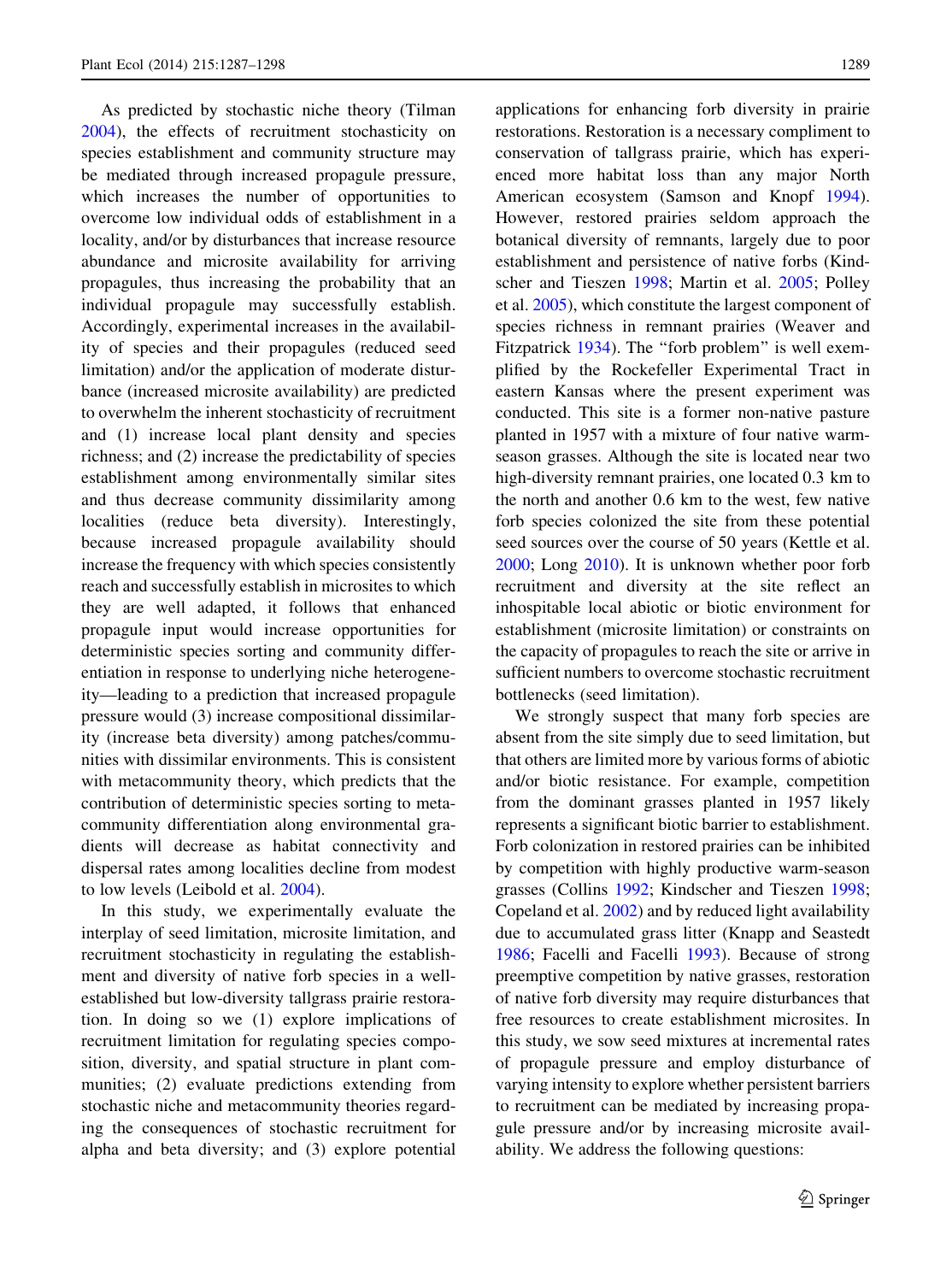- (1) What are the relative roles of seed versus microsite limitation in constraining prairie forb recruitment and diversity?
- (2) How are the effects of stochastic recruitment mediated by propagule pressure and disturbance intensity?
- (3) What is the potential role of stochastic recruitment in regulating beta diversity among environmentally similar and dissimilar localities?

# Methods

Study site and experimental procedure

We conducted this study in the Rockefeller Experimental Tract at the University of Kansas Field Station in northeastern Kansas (39°N, 91°W), within a 5.6 hectare native warm-season grass planting that was converted from non-native pasture in 1957 and is dominated today by Andropogon gerardii (big bluestem), Sorghastrum nutans (Indian grass), and Panicum virgatum (switchgrass).The specific location of our experiment within this area was selected to minimize environmental heterogeneity among plots and is approximately level, occurs within one soil type, and has a uniform management history.

The experiment has a factorial split-plot design with disturbance (3 levels) as the whole-plot factor and propagule pressure (4 levels) as the subplot factor, with five replicates of each disturbance x propagule pressure combination for a total of 60 subplots. In mid-April 2005, we established 4 m  $\times$  4 m whole-plots  $(n = 15)$  separated by 3 m buffers. We randomly assigned whole-plots to receive one of three disturbance treatments ( $n = 5$ ) intended to create a gradient of microsite availability, while using techniques suitable for application to restoration practice: no disturbance (undisturbed), summer burning (summer burn), or broad-spectrum herbicide application followed by summer burning (herbicide). Although applying herbicide to native grasses may seem counterintuitive for restoration, this treatment emulates conditions of prairie plantings in which resident vegetation is nearly absent at the time of seeding due to prior use of glyphosate resistant row-crops. Furthermore, if resident vegetation in highly productive grasslands severely inhibits recruitment, then spraying and seeding small patches throughout a landscape could be a viable strategy for enhancing forb establishment. Broad-spectrum herbicide (glyphosate) was applied in early-July 2005, causing mortality of resident vegetation prior to burning. Prescribed burns were conducted in mid-August 2005.

Each  $4 \text{ m} \times 4 \text{ m}$  whole-plot contained four 2 m  $\times$  2 m subplots, each sown at one of four levels of propagule pressure (none, low, mid, and high). Centered within subplots were  $1 \text{ m}^2$  quadrats in which stems of each sown species were independently counted during mid-June each year from 2005 through 2008, using nomenclature from the PLANTS Database (USDA-NRCS [2013\)](#page-11-0). Sown species seed mixes comprised equal numbers of viable seed per species for 37 native prairie forbs (online resource 1) purchased from vendors of locally sourced native seed. To account for variation in viability, we only purchased seeds from single-source accessions with pure live seed (PLS) tests. Species were selected because they are characteristic of the regional tallgrass prairie species pool and are present in nearby remnant prairies, but had not colonized our site prior to the experiment. Seed mixes were designed so that each species was sown at an equivalent rate of 0 (none), 16 (low), 42 (mid), or 110 (high) seeds per  $m^2$ . We weighed 100 seeds of each species to calculate average seed mass per species, then weighted that value by PLS estimates to create seed mixes with approximately equal numbers of viable propagules per species. Seeds were mixed with sawdust to facilitate uniform distribution and were hand-broadcast in late-December 2005.

Photosynthetically Active Radiation (PAR; µmols/ m<sup>2</sup>/s) was measured to determine the effect of disturbance on light availability, which is an important limiting resource in restored tallgrass prairies (Camill et al. [2004\)](#page-10-0), and to indicate the extent to which prescribed disturbances increased microsite availability. We measured PAR in mid-July from 2005 to 2007 using a ceptometer (AccuPAR LP-80, Decagon Devices, Washington, USA). For each  $4 \text{ m} \times 4 \text{ m}$ whole-plot, we calculated four PAR interception values (one per subplot) based on paired measurements approximately 50 cm above the canopy and at the soil surface, inserting the ceptometer probe beneath the litter layer when necessary. Light measurements were recorded within one hour of solar noon under clear sky conditions. Light penetration is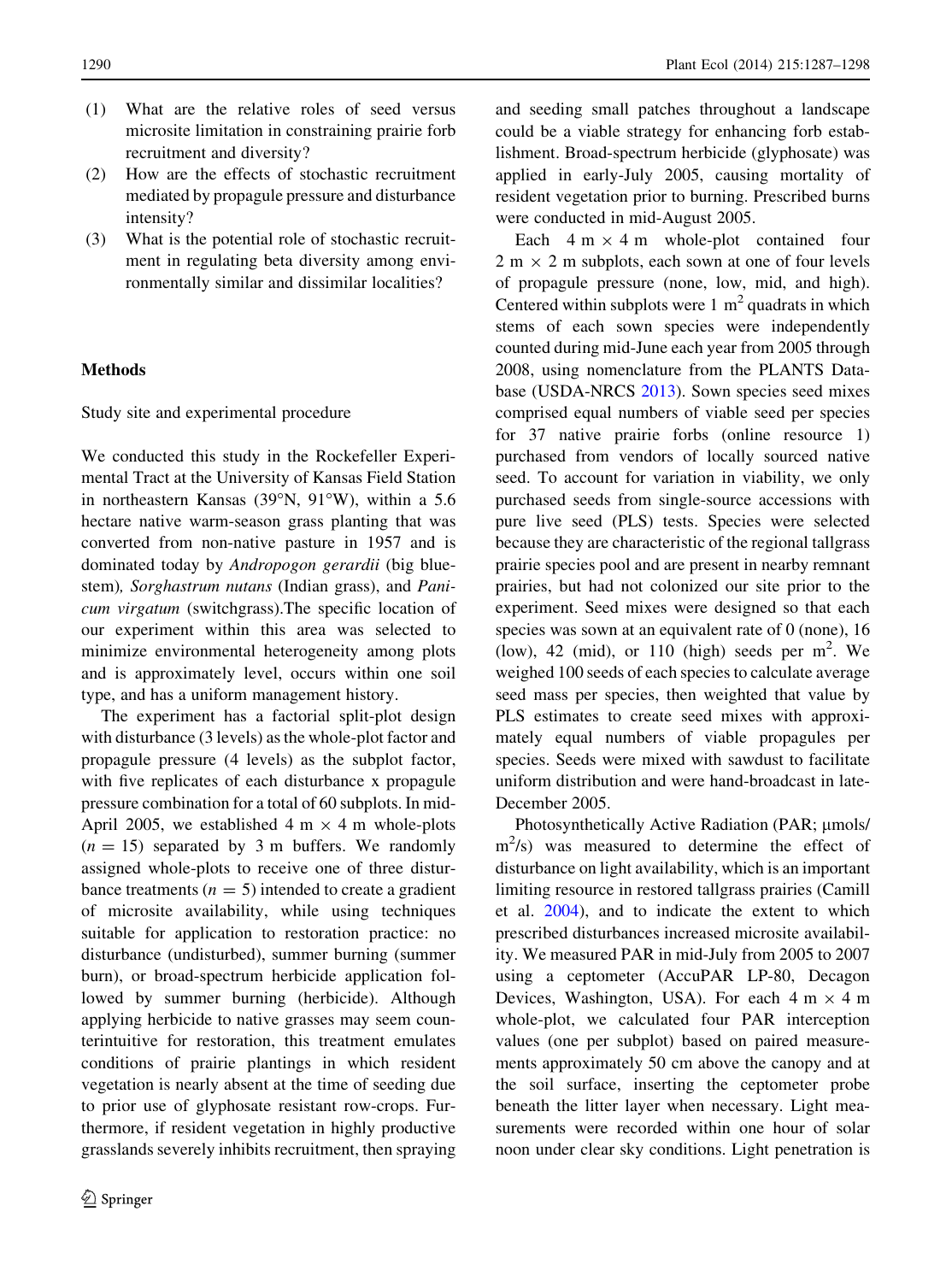the percentage of PAR above the canopy to reach the soil surface.

#### Statistical analyses

To examine inter-annual changes in light availability in response to disturbance treatments, we conducted repeated-measures analysis of variance (ANOVA) and a posteriori multiple comparisons among treatments within each sampling year using Tukey's HSD test. We used sown species stem count data to calculate total stem density (the cumulative stem count per  $1 \text{ m}^2$  quadrat) and sown species richness, examining data from the final sampling period, three years after seed addition (2008), to best approximate enduring effects on sown species composition. We used split-plot ANOVA to examine effects of propagule pressure and disturbance on stem density and sown species richness, as data complied with assumptions of sphericity and normality. Because a modest number of sown species established in the unsown subplots, likely due to inadvertent seed movement from sown to unsown subplots by wind or surface water flow, we included the unsown subplots in our analyses to take advantage of a fortuitously expanded propagule pressure gradient. Here, we view the unsown subplots as representing an extremely low level of propagule pressure, while acknowledging that the identity and abundance of propagules dispersed into unsown subplots cannot be quantified. Thus, failure of a sown species to establish in an unsown subplot may result simply because no propagules were dispersed into the unsown subplot, a severe form of dispersal limitation not experienced by other levels of propagule pressure. To confirm that results were not contingent upon unsown subplots, the ANOVAs were repeated with data from unsown subplots excluded, as reported in online resource 2. The preceding analyses were conducted in SPSS 17.0 (2008). To assess whether variation in richness among treatments resulted from increasing total stem density independent of species identity, we conducted individual-based rarefaction, which estimates the richness that would occur in a given treatment at lower density, using the null model software program EcoSim (Gotelli and Entsminger [2009\)](#page-10-0). The split-plot ANOVA was repeated using species richness values generated by rarefaction curves.

We quantified community dissimilarity among sampling quadrats by calculating a matrix of Bray–Curtis dissimilarity values based on relative abundance of sown species stem counts (hereafter, relative abundance) using PC-ORD (McCune and Mefford [1999](#page-11-0)). Bray–Curtis dissimilarity ranges from 0 to 1, with higher scores indicating that communities under comparison have different species compositions and/or abundances, and lower scores indicating a similar composition and abundance. We performed Nonmetric Multidimensional Scaling (NMDS) in PC-ORD with 500 iterations of relative abundance data using Bray–Curtis dissimilarity. NMDS ordinations were conducted to depict variation in sown species composition and dispersion in response to propagule pressure at each level of disturbance and in response to disturbance at each sown level of propagule pressure. Sown species occurred sporadically in unsown plots, and were entirely absent from some unsown and undisturbed plots, thus yielding a weakly structured dissimilarity matrix that prohibited ordination of disturbance treatment groups within the unsown propagule pressure level.

We used Permutational Analysis of Variance (PERMANOVA) and Permutational Analysis of Multivariate Dispersions (PERMDISP; Anderson [2006](#page-10-0); Anderson et al. [2008](#page-10-0)) to evaluate treatment effects on sown species composition. When PERMANOVA and PERMDISP are employed in tandem and in combination with the inspection of ordination diagrams, it is possible to interpret complex treatment effects on community composition that result from some combination of shifts in multivariate data cloud location (centroid shifts) and changes in multivariate dispersion (changes in mean distance to centroid; a measure of beta diversity; Anderson et al. [2008\)](#page-10-0). When multivariate dispersions are homogeneous among disturbance treatments, a significant term in PERMA-NOVA would indicate a location effect only, indicative of species sorting among disturbance treatment groups (deterministic beta diversity). However, if dispersions are heterogeneous, a significant term in PERMANOVA could reflect a dispersion effect or both a dispersion and location effect. In addition, in factorial designs, measures of dispersion for main effects can reflect shifts in location in response to other main effects. As a result, using PERMANOVA and PERMDISP in tandem is essential for interpreting the results of such designs.

We use PERMDISP to explicitly evaluate effects of propagule pressure and disturbance on within-treatment spatial variability of recruitment (stochastic beta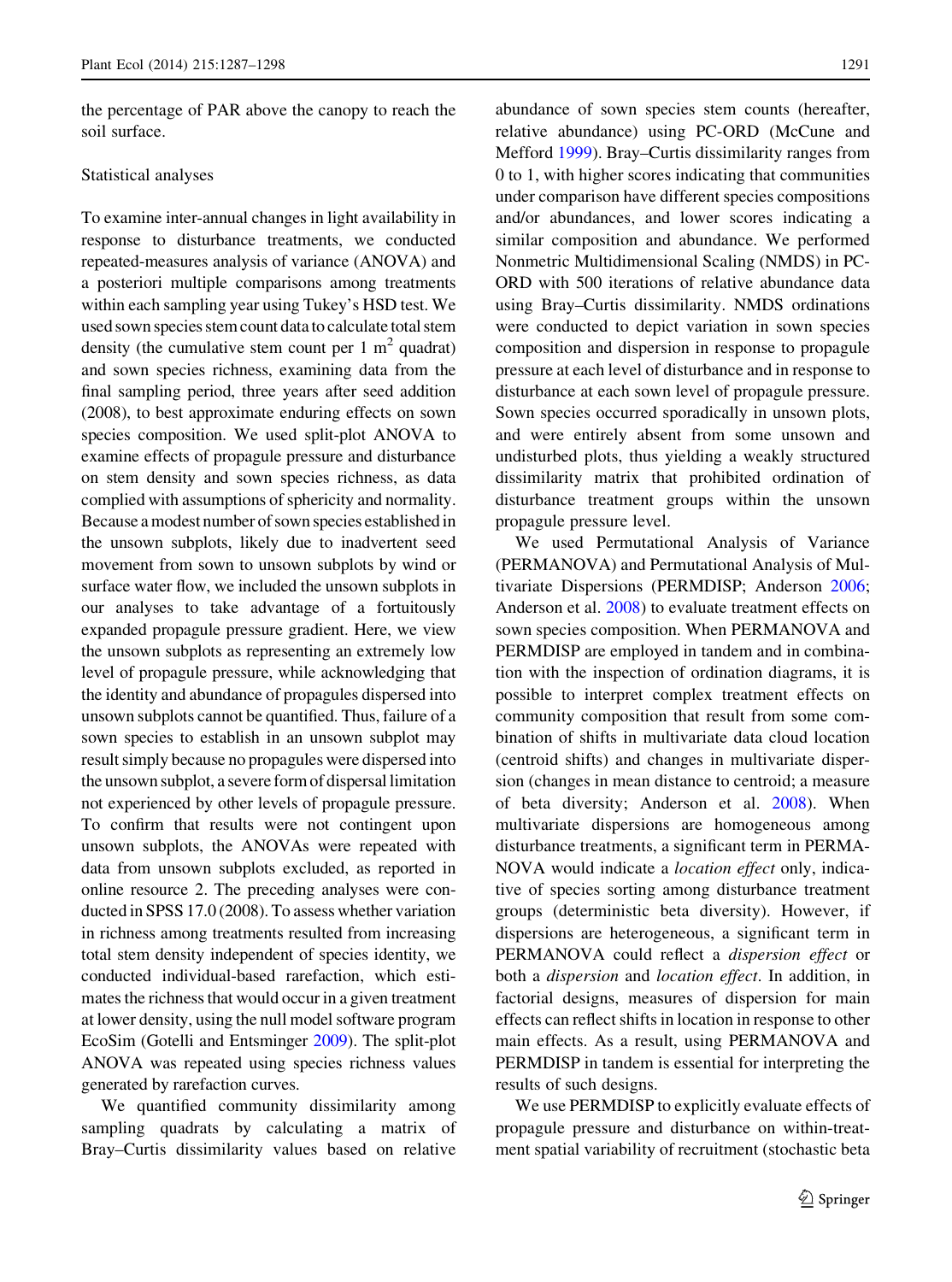<span id="page-5-0"></span>diversity). Treatments exhibiting greater dispersion (community dissimilarity) in sown species composition among replicates would be taken as evidence of greater recruitment stochasticity, provided that environmental heterogeneity was similar among replicates within all treatment combinations. To examine effects of propagule pressure, disturbance, and their interaction on community dissimilarity, we performed factorial PERMDISP. To evaluate potential location effects on species composition in response to treatments, we used split-plot factorial PERMANOVA in combination with PERMDISP, accompanied by inspection of ordination diagrams as recommended by Anderson et al. [\(2008](#page-10-0)). Given the sporadic dispersal of sown species into unsown plots, it is expected that unsown plots would exhibit greater within-group dissimilarity and compositional differences relative to other treatment groups. However, we repeated these analyses with unsown plots excluded to confirm that results were not contingent upon inclusion of unsown plots (online resource 2). We found no significant interaction terms in factorial PERMDISP and PERMANOVA analyses. However, indications of an interaction in ordination diagrams led us to perform one-way PERMDISP and PERMANOVA analyses to explore effects of propagule pressure at each level of disturbance and disturbance at each sown level of propagule pressure. Such an approach is warranted given limited sample sizes and the inherent difficulties in evaluating interactions in factorial designs where both location and dispersion effects are evident (Anderson et al. [2008](#page-10-0)). PERMDISP were performed using a freely available FORTRAN program (Anderson [2004\)](#page-10-0). PERMANOVA was performed in PER-MANOVA  $+$  for PRIMER 6 (Anderson et al. [2008](#page-10-0)). P values for PERMDISP and PERMANOVA were calculated using 9,999 randomly generated permutations of the Bray–Curtis dissimilarity matrix, without correcting for multiple comparisons.

Lastly, to identify species underlying compositional differences among disturbance treatments at the low, mid, and high levels of propagule pressure, we performed Indicator Species Analysis (ISA; Dufrene and Legendre [1997\)](#page-10-0) in PC-ORD. For each species, ISA assigns an indicator value  $(IV)$  for each disturbance treatment that can range from 0 to 100 % of perfect indication, based on species presence and stem density. Significance of the observed maximum IV with respect to treatment



Fig. 1 Mean light penetration  $(+1 \text{ SE})$  for disturbance treatments (2005–2007) illustrates differences in light availability among disturbance treatments. Significant effects of Disturbance (D), Year (Y), and Disturbance  $\times$  Year (D  $\times$  Y) interactions are reported for repeated-measures ANOVA. Significant differences ( $p < 0.05$ ) among treatments within years are denoted by the absence of a common letter

was calculated for each species using a Monte Carlo test with 9,999 iterations.

# Results

In post-treatment year 2006, PAR penetration was significantly increased by disturbance  $(F = 44.6_{2.12})$  $p\lt 0.001$ ; Fig. 1), with the greatest increase in response to herbicide. By 2007, PAR penetration was still significantly influenced by disturbance  $(F = 23.6_{2.12})$  $p<0.001$ ) and elevated in response to herbicide, but was no longer significantly higher in summer burned whole-plots than in undisturbed whole-plots (Fig. 1).

Stem density varied significantly with the main effect of propagule pressure, marginally significantly with the main effect of disturbance, and significantly with the propagule x disturbance interactions (Fig. [2a](#page-6-0)). Both propagule pressure and disturbance increased stem density, but the magnitudes of these effects were contingent upon each other. This interaction illustrates that the magnitude of the positive effect of disturbance on stem density was reduced by increasing propagule pressure. Similarly, the magnitude of the positive effect of propagule pressure on stem density was reduced when accompanied by disturbance. Propagule pressure had a significant positive effect on richness, while the positive trend of disturbance on richness was slightly non-significant (Fig. [2b](#page-6-0)). Rarefied species richness was not significantly influenced by propagule pressure or disturbance ( $p > 0.05$ ).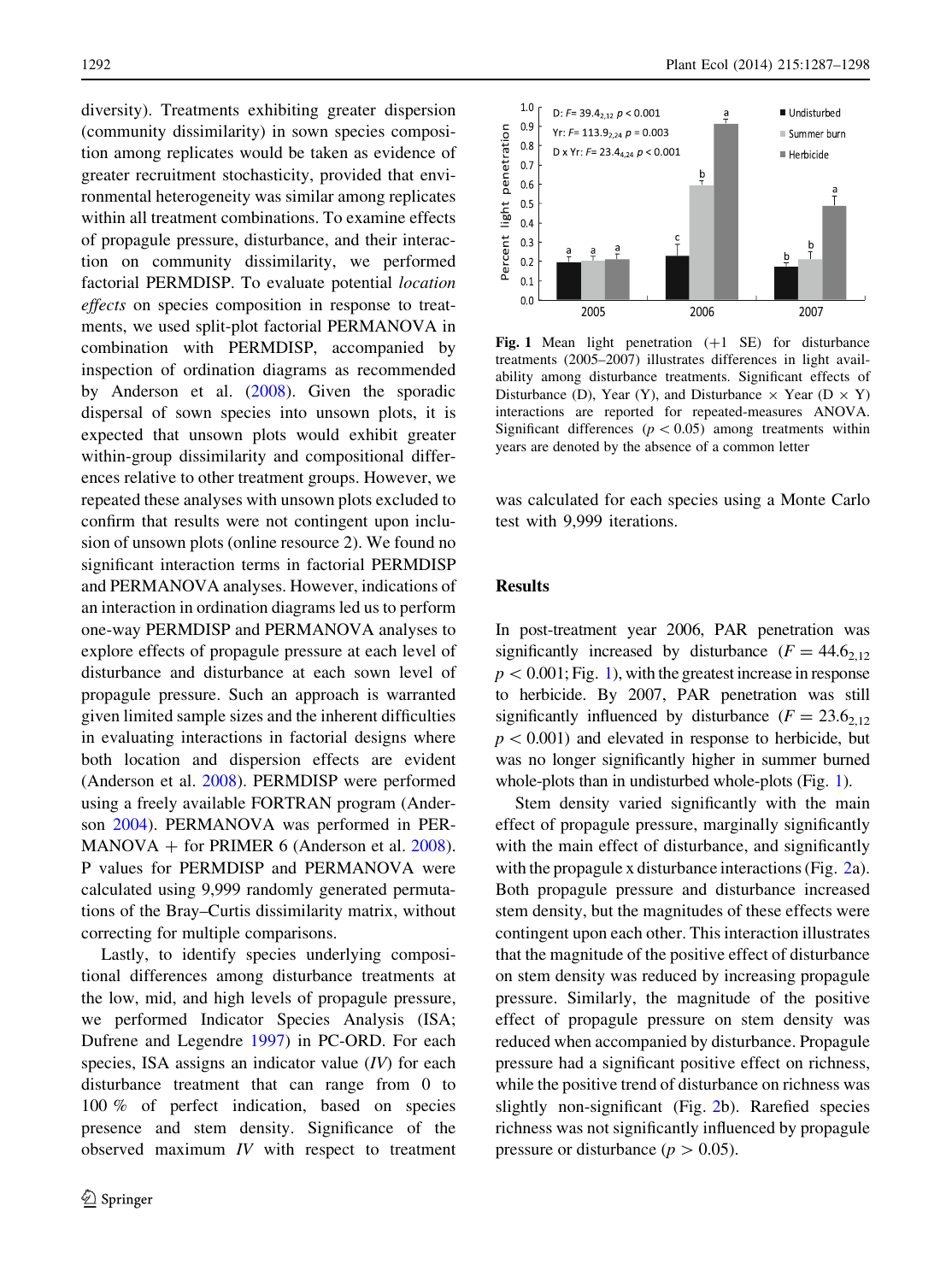<span id="page-6-0"></span>

Fig. 2 Mean density (a), richness (b), and Bray–Curtis dissimilarity (c) of sown species for disturbance treatments across each level of propagule pressure. Mean Bray–Curtis dissimilarity (c) is the average of all pairwise comparisons of dissimilarity for quadrats within each factorial treatment group. *Error bars* represent  $+1$  SE (a–b) and 95 % confidence intervals (c). Results of split-plot ANOVA (a–b) and PERMDISP (c) indicate significance of Propagule Pressure (P), Disturbance (D), and Propagule  $\times$  Disturbance interactions (P  $\times$  D)

Compositional dissimilarity, assessed using PERM-DISP, was significantly decreased by the main effects of propagule pressure and disturbance (Fig. 2c), indicating reductions in stochastic beta diversity. The interaction term was not significant. Patterns observed in the ordination diagrams indicated complex effects of propagule pressure and disturbance on sown species composition (Fig. [3\)](#page-7-0), including apparent effects on data cloud dispersion (community dissimilarity) and data cloud location (centroid shifts). As with PERM-DISP, PERMANOVA revealed significant main effects of propagule pressure ( $F = 3.6_{3,36} p \lt 0.001$ ) and disturbance  $(F = 5.3_{2,12} p < 0.001)$  on species composition, but with no interaction ( $F = 1.0_{6,36}$ )  $p = 0.051$ . However, it was unclear the extent to which the significant PERMANOVA terms in the full factorial analysis resulted from effects on data cloud location versus effects on dispersion. In addition, patterns observed in the ordinations suggested the presence of contingent or interactive effects of propagule pressure and disturbance not reflected as significant interaction terms in the factorial PERMANOVA analysis. Because of these complexities, we conducted a series of one-way PERMDISP and PERMANOVA analyses to better understand effects of propagule pressure at each level of disturbance and effects of disturbance at each sown level of propagule pressure.

One-way PERMDISP and ordination diagrams revealed significant reductions in community dissimilarity in response to increased propagule pressure at all levels of disturbance (Fig. [3](#page-7-0)a, b, c). One-way PERMANOVA demonstrated that propagule pressure only had a significant effect on community composition in the undisturbed treatment, though the ordination and highly significant PERMDISP (Fig. [3](#page-7-0)a) indicate that this significance resulted primarily from dispersion effects rather than centroid shifts. Furthermore, with unsown plots excluded from one-way analyses PERMANOVA are not significant, while PERMDISP remain highly significant, at all levels of disturbance (online resource 2). These results suggest that propagule pressure effects in the full factorial PERMANOVA largely reflect dispersion rather than shifts in data cloud location, thus compositional differences in response to propagule pressure within a given level of disturbance are due to reduced community dissimilarity rather than species sorting.

One-way PERMANOVA illustrated significant effects of disturbance at all levels of propagule pressure, which became progressively more significant as propagule pressure increased (Fig. [3](#page-7-0)d, e, f). As previously discussed, significant differences among groups found using PERMANOVA can result purely from differences in dispersion if such differences are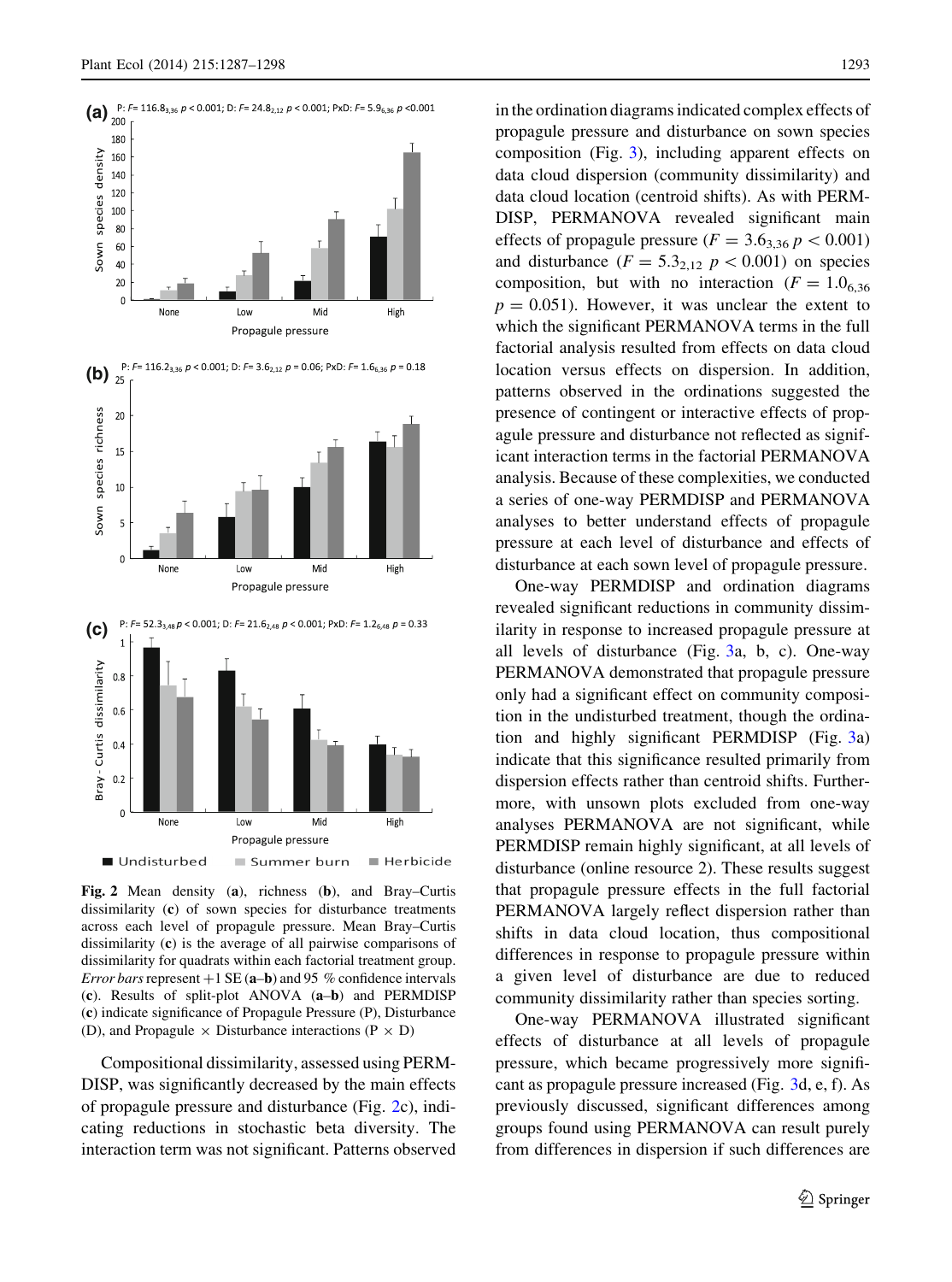<span id="page-7-0"></span>

Herbicide ◆ Summer burn

Fig. 3 Nonmetric multidimensional scaling (NMDS) illustrates sown species compositions for propagule pressure levels within each disturbance treatment (a–c) and for disturbance treatments at low (d), mid (e), and high (f) propagule pressure. The Euclidean distance between points illustrates Bray–Curtis

large (Anderson [2001](#page-10-0)). At low and mid propagule pressure, one-way PERMDISP are highly significant and data clouds overlap among treatment groups (Fig. 3d, e), suggesting that disturbance effects on community composition are largely due to dispersion. However, at high propagule pressure, there are no effects on dispersion (non-significant one-way PERM-DISP) and clear differences in centroids without overlapping data clouds (Fig. 3f), an indication of species sorting and deterministic community differentiation among the different disturbance types (deterministic beta diversity). These results suggest that there were highly significant effects of disturbance on community composition at all levels of propagule pressure, but that they shifted largely from dispersion

dissimilarity between communities. One-way PERMANOVA (PA) and PERMDISP (PD) indicate differences among groups in composition and within treatment group dispersion, respectively

effects to centroid location effects as propagule pressure increased. Such complex, interactive effects on composition cannot be disentangled from dispersion in the factorial PERMANOVA, which likely explains the lack of an interaction.

Further evidence of non-random species sorting among disturbance treatments in response to increased propagule pressure is provided by Indicator Species Analysis. At high propagule pressure, the undisturbed and herbicide treatments were each significantly associated with five indicator species, three of which remained as significant indicators of these two treatments at mid propagule pressure, while there were no significant indicator species for either treatment at low or no propagule pressure (online resource 1). One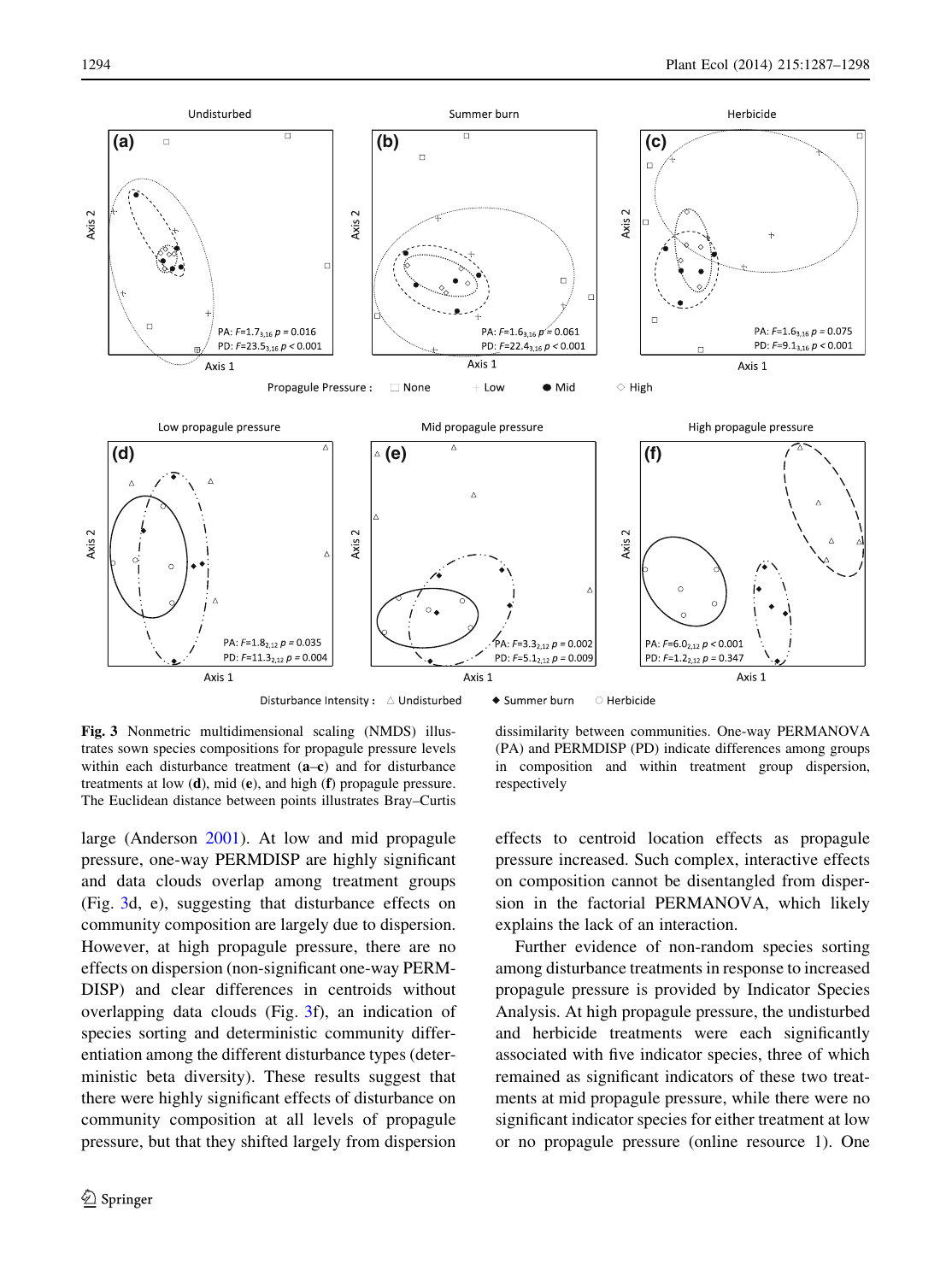species, *Echinacea pallida*, was a consistently significant indicator of the summer burning treatment at low, mid, and high propagule pressures.

## **Discussion**

Our study provides evidence that recruitment of some native forb species from the regional species pool is constrained by both propagule and microsite availability in this low-diversity grassland, with propagule availability being substantially more limiting than microsite availability. In addition, stochastic recruitment resulting from seed and microsite limitation was moderated by increased propagule pressure and disturbance intensity. Our findings implicate the importance of seed limitation and the inherent stochasticity of recruitment in generating spatial variation in community composition among environmentally similar patches (stochastic beta diversity), while concurrently constraining the expression of niche-based species sorting and community differentiation over space in response to environmental heterogeneity (deterministic beta diversity). Previous studies have asserted that the influence of stochasticity on community composition is inversely related to community size and density (Tilman [2004](#page-11-0); Gravel et al. [2006](#page-10-0); Orrock and Watling [2010\)](#page-11-0). Our study extends this premise to illustrate contrasting implications of seed limitation for beta diversity within and among communities.

The highly significant positive effects of both propagule pressure and disturbance on sown species stem density clearly illustrate the presence of both seed and microsite limitations on individual establishment. The significant interaction between these variables suggests that microsite availability imposes a lesser constraint on establishment when propagules are highly abundant, while high levels of propagule pressure are less critical for establishment when microsites are plentiful. The lack of an interaction between propagule pressure and disturbance on richness indicates that the highly significant effect of propagule pressure and the marginally non-significant effect ( $p = 0.06$ ) of disturbance on richness were additive. Seed limitation of species richness in this restored grassland appears to be much stronger than, and independent of, microsite limitation, at least with respect to recruitment in the third growing season after

seed addition. The non-significance of disturbance or a disturbance x propagule pressure interaction for species richness may be indicative of species pool exhaustion (all sown species well suited to a particular treatment had established), suggesting that significant effects on richness might have emerged if additional species had been included in seed addition mixes. The highly significant effects of increased propagule pressure on richness were eliminated by rarefaction, indicating that increased richness was simply due to reduced recruitment stochasticity and thus greater probability of individual plant establishment, independent of species identity. Consistent with the predictions of Stochastic Niche Theory (Tilman [2004\)](#page-11-0), this suggests that forb recruitment and species richness are limited by the arrival of seed in sufficient numbers to overcome recruitment stochasticity.

The role of propagule pressure and microsite availability in mediating recruitment stochasticity has pronounced implications for beta diversity among and within communities. Community dispersion (compositional dissimilarity among replicates) decreased in response to increased propagule pressure for all disturbance treatments (Fig. [3](#page-7-0)a, b, c), revealing the importance of seed limitation in regulating stochastic recruitment. The unsown subplots illustrate pronounced dispersion (Fig. [3](#page-7-0)a, b, c) in response to severe limitations on both the number and identity of arriving propagules. Decreased community dispersion in response to increased disturbance intensity, observed at low and moderate levels of propagule pressure (Fig. [3](#page-7-0)d, e), illustrates the role of microsite limitation in regulating stochastic recruitment. Alternatively, if disturbance had reduced environmental heterogeneity among replicates, then reduced dispersion could also be interpreted as a deterministic response to environmental homogenization of microsites available for recruitment. However, for this alternative explanation to be supported, disturbance should have also reduced dispersion at high propagule pressure, which was not observed (Fig. [3f](#page-7-0)). Collectively, these results are consistent with Stochastic Niche Theory (Tilman [2004](#page-11-0)), while also illustrating the potential contribution of stochastic recruitment to beta diversity.

While propagule pressure mediates the relative influence of stochastic processes on structuring patterns of recruitment (Orrock and Fletcher [2005](#page-11-0); Orrock and Watling [2010\)](#page-11-0), further interpretation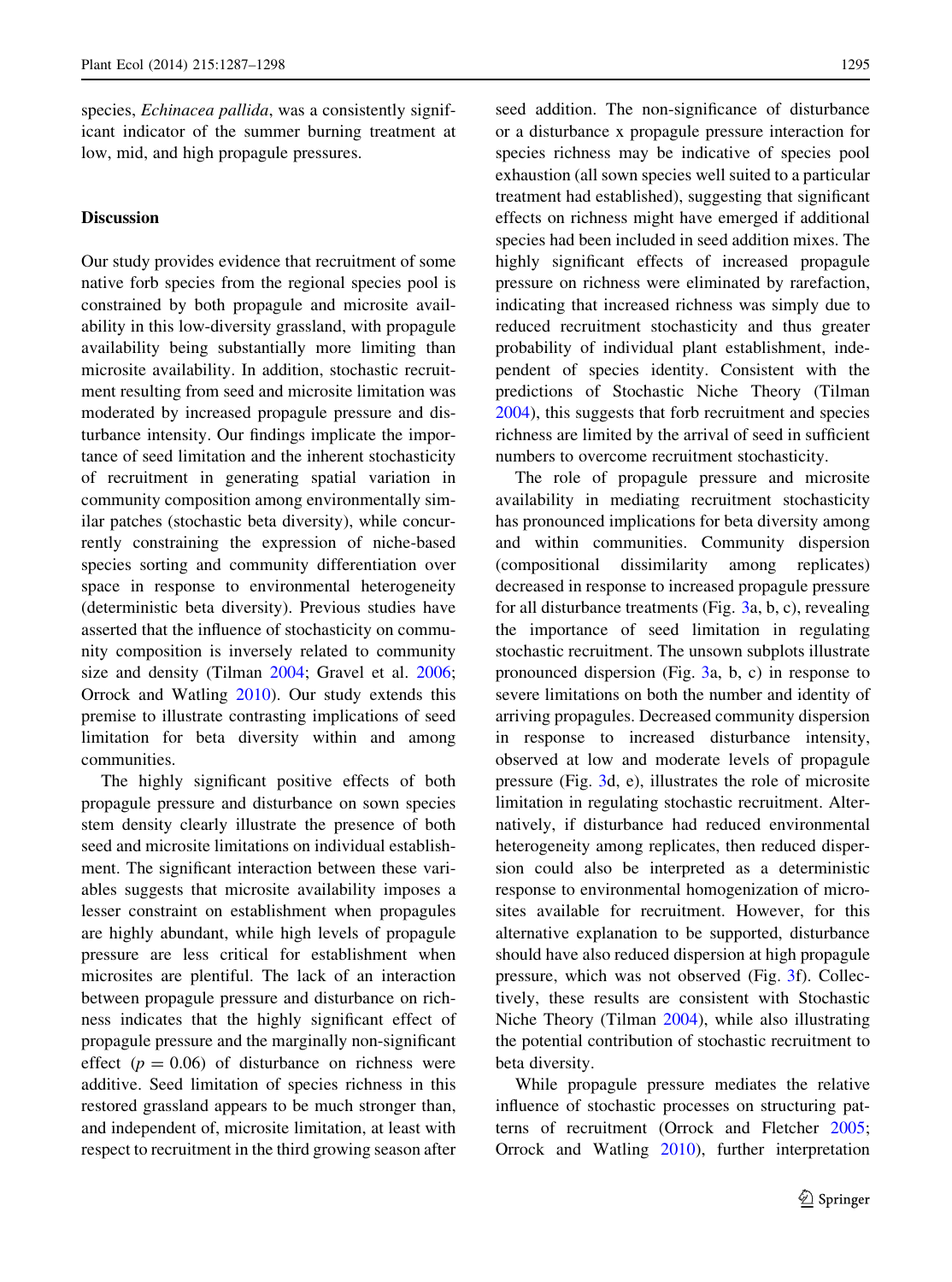requires consideration of how local and regional dynamics influence recruitment (Chase [2003](#page-10-0); Tilman [2004;](#page-11-0) Chase [2005](#page-10-0)). Successful colonization events are dependent upon an increase in resource availability concurrent with the arrival of propagules (Davis et al. [2000;](#page-10-0) Tilman [2004\)](#page-11-0), and previous studies have demonstrated that resource limitations in highly productive communities can negate the ability of seed addition to enhance recruitment (Foster [2001](#page-10-0); Stevens et al. [2004](#page-11-0)). In our experiment, propagule pressure was the most significant determinant of increased stem density, and resultant decreases in stochastic beta diversity, suggesting that limited propagule pressure, rather than resource availability, is the primary constraint on recruitment in this community (Foster [2001;](#page-10-0) Tilman [2004](#page-11-0)). However, more severe disturbance did enhance light availability and augment the density of sown species at each propagule pressure level, congruent with previous findings that both microsite and seed limitations can mediate recruitment in grassland plant communities (Mouquet et al. [2004](#page-11-0)).

Increased disturbance intensity caused a fluctuation in available light and created suitable microsites for sown propagules (Fig. [1](#page-5-0)). Light availability in grasslands is often suppressed by thatch accumulation, and other experiments have found that, as in this study, colonization success declines with reduced light (Tilman [1993;](#page-11-0) Davis and Pelsor [2001\)](#page-10-0). Light availability is an important limiting resource in disturbance-dependent grasslands (MacDougall Turkington [2007\)](#page-11-0) and is often a greater constraint than nutrient availability on species establishment in restored prairies (Camill et al. [2004](#page-10-0)) such as the site in which this experiment was conducted. In response to prescribed fire, canopy light penetration was enhanced for only one growing season before returning to approximate pre-treatment levels (Fig. [1\)](#page-5-0), demonstrating that even short-term resource fluctuations can increase community invasibility (Davis and Pelsor [2001\)](#page-10-0). In addition to altering light, prescribed fires can also produce temporary nutrient fluxes (Wan et al. [2001\)](#page-11-0), which may have further facilitated species establishment. Herbicide application created a more enduring change in light availability and almost certainly increased the availability of soil resources that would have otherwise been consumed by resident vegetation. This severe disturbance further reduced compositional dissimilarity following seed addition, providing an extreme example of Tilman's ([2004\)](#page-11-0)

assertion that resource consumption by resident vegetation creates a stochastic filter on recruitment.

Our results also indicate that seed limitation and stochastic recruitment may act to constrain nichebased species sorting and deterministic beta diversity in response to environmentally heterogeneity among localities. Evidence for this is provided by strong community differentiation among disturbance treatments at high propagule pressure, as illustrated by clear differences in centroids with no overlap in data clouds among disturbance treatments (Fig. [3f](#page-7-0)). Additional evidence of niche-based species sorting is provided by indicator species analysis, which depicts non-random affinities of several sown species (11) with a particular disturbance treatment at high propagule pressure (online resource 1). Furthermore, the number of species exhibiting significant affinities with a particular disturbance treatment increased with propagule pressure, demonstrating that the expression of species sorting depends upon increased seed availability to overcome recruitment stochasticity. These findings are congruent with several models of community assembly (Leibold et al. [2004](#page-11-0); Orrock and Watling [2010\)](#page-11-0), which predict that altered connectivity, dispersal, and propagule pressure will modify the relative contribution of stochastic and niche-based processes to community assembly. In the case of metacommunity theory, the importance of nichebased species sorting along environmental gradients can be either strengthened or weakened by increases in connectivity and dispersal. Increases in connectivity from low to moderate levels, such as in our study, are expected to increase species sorting by assuring adequate access of species to their preferred environments. However, if connectivity and dispersal are too great, source-sink dynamics and mass effects may overwhelm the importance of species sorting, thus homogenizing communities.

Understanding the influence of propagule pressure and disturbance on recruitment has important implications for ecological restoration. Our study demonstrates that seed limitation constrains richness and recruitment of prairie forbs from the regional species pool. Although richness was significantly enhanced by seed addition even without disturbance in this grassland restoration, the importance of disturbance for enhancing native forb establishment and richness likely increases in restoration sites where microsite availability is more severely limited due to greater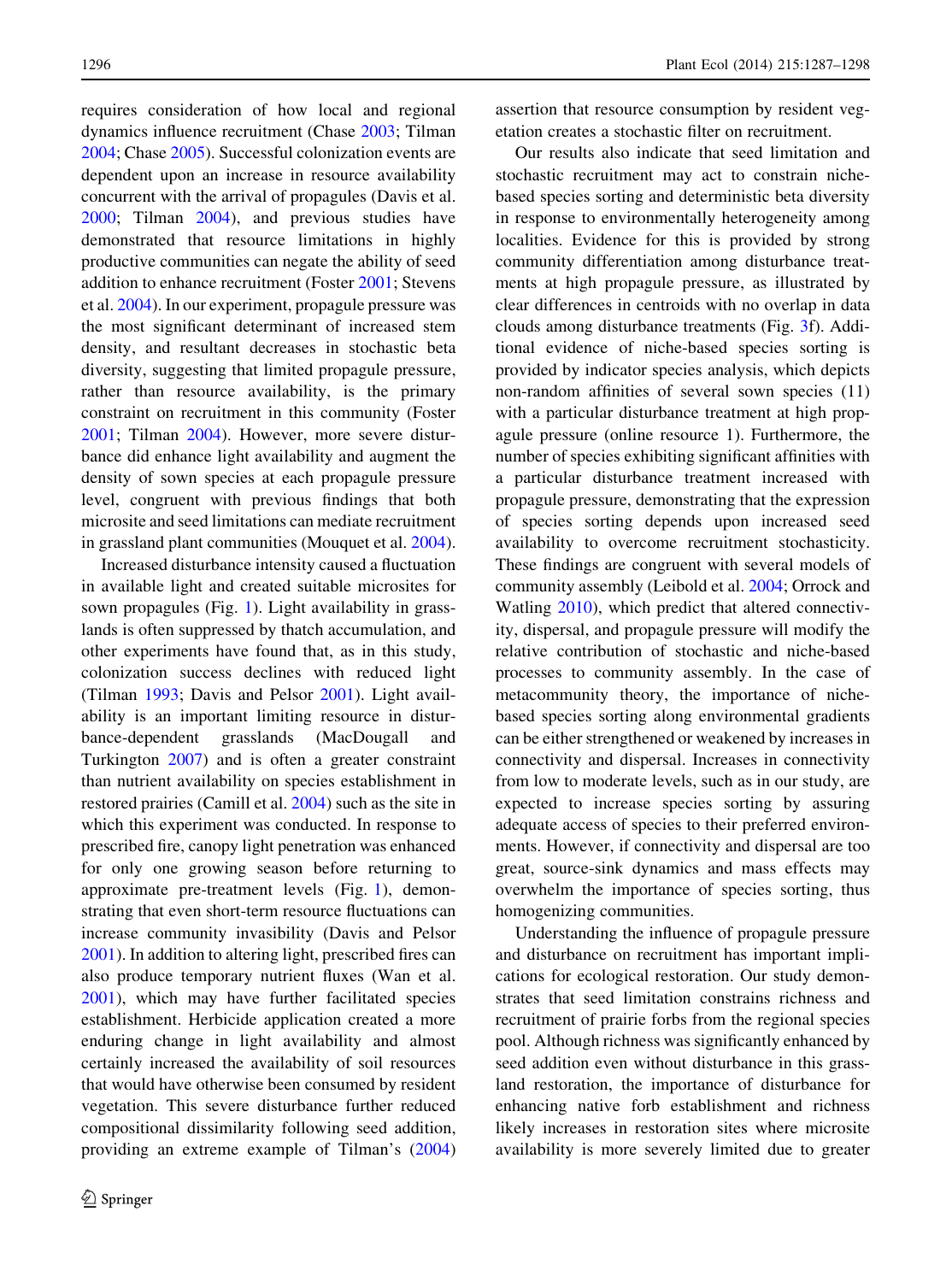<span id="page-10-0"></span>productivity and/or warm-season grass dominance. Increased propagule pressure reduced beta diversity among environmentally similar patches, suggesting that excessive seeding rates may inadvertently limit the diversity of restoration sites that, due to uniform management and/or abiotic (e.g., edaphic, topographic) uniformity, exhibit little environmental heterogeneity. On the other hand, species sorting among environmentally dissimilar patches suggests that restored diversity could be maximized by prescribing heterogeneous disturbance regimes concurrently with high seeding rates. Furthermore, if the specific environmental preferences of a given species are known, then high individual seeding rates may effectively promote establishment of a species in its optimal environment, which is particularly relevant given the considerable cost and/or effort of procuring seed for native forb species. These findings highlight the importance of understanding interactions between propagule pressure, prescribed disturbances, and the environmental affinities of sown species in order to enhance diversity in grassland restorations.

# **Conclusions**

This experiment demonstrates that both seed and microsite limitation constrain recruitment of native prairie forbs, but that propagule availability is the primary constraint on species richness in this lowdiversity restored grassland. As limitations on individual recruitment are overcome, increased propagule pressure and disturbance intensity act to moderate stochasticity of the recruitment process. Interestingly, this moderation of stochastic recruitment has contrasting effects on beta diversity. Increased propagule pressure acts to reduce stochastic beta diversity among environmentally similar localities, while concurrently increasing deterministic beta diversity and species sorting in response to environmental heterogeneity.

Acknowledgments Funding was provided by Prairie Fork Trust and the University of Kansas Ecological Reserves, with support from NSF Grant # 0950100 and the Madison and Lila Self Graduate Fellowship. Bernadette Kuhn and Joel Harvester provided invaluable field assistance. Matthew Albrecht, Ford Ballantyne IV, Adam Smith, and three anonymous reviewers provided insightful comments to improve this manuscript.

## References

- Anderson MJ (2001) A new method for non-parametric multivariate analysis of variance. Austral Ecol 26:32–46
- Anderson MJ (2004) PERMDISP: a FORTRAN computer program for permutational analysis of multivariate dispersions (for any two-factor ANOVA design) using permutation tests. Department of Statistics, University of Auckland, New Zealand
- Anderson MJ (2006) Distance-based tests for homogeneity of multivariate dispersions. Biometrics 62:245–253
- Anderson MJ, Gorley RN, Clark KR (2008) PERMANO- $VA + for PRIMER: Guide to Software and Statistical$ Methods, PRIMER-E. Plymouth, UK
- Camill P, McKone MJ, Sturges ST, Severud WJ, Ellis E, Limmer J, Martin CB, Navratil RT, Purdie AJ, Sandel BS, Talukder S, Trout A (2004) Community- and ecosystemlevel changes in a species-rich tallgrass prairie restoration. Ecol Appl 14:1680–1694
- Chase JM (2003) Community assembly: when should history matter? Oecologia 136:489–498
- Chase JM (2005) Towards a really unified theory for metacommunities. Funct Ecol 19:182–186
- Chase JM (2010) Stochastic community assembly causes higher biodiversity in more productive environments. Science 328:1388–1391
- Collins SL (1992) Fire frequency and community heterogeneity in tallgrass prairie vegetation. Ecology 73:2001–2006
- Copeland TE, Sluis W, Howe HF (2002) Fire season and dominance in an Illinois tallgrass prairie restoration. Restor Ecol 10:315–323
- Davis MA, Pelsor M (2001) Experimental support for a resource-based mechanistic model of invasibility. Ecol Lett 4:421–428
- Davis MA, Grime JP, Thompson K (2000) Fluctuating resources in plant communities: a general theory of invasibility. J Ecol 88:528–534
- Dufrene M, Legendre P (1997) Species assemblages and indicator species: the need for a flexible asymmetrical approach. Ecol Monogr 67:345–366
- Eriksson O, Ehrlén J (1992) Seed and microsite limitation of recruitment in plant populations. Oecologia 91:360–364
- Facelli JM, Facelli E (1993) Interactions after death: plant litter controls priority effects in a successional plant community. Oecologia 95:277–282
- Foster BL (2001) Constraints on colonization and species richness along a grassland productivity gradient: the role of propagule availability. Ecol Lett 4:530–535
- Frances AL, Adams CR, Norcini JG (2010) Importance of seed and microsite limitation: native wildflower establishment in non-native pasture. Restor Ecol 18:944–953
- Gotelli NJ, Entsminger GL (2009) EcoSim: Null models software for ecology, Version 7.72 Acquired Intelligence Inc, and Kesey-Bear. [http://garyentsminger.com/ecosim.](http://garyentsminger.com/ecosim.htm) [htm](http://garyentsminger.com/ecosim.htm)
- Gravel D, Canham CD, Beaudet M, Messier C (2006) Reconciling niche and neutrality: the continuum hypothesis. Ecol Lett 9:399–409
- Jutila HM, Grace JB (2002) Effects of disturbance on germination and seedling establishment in a coastal prairie